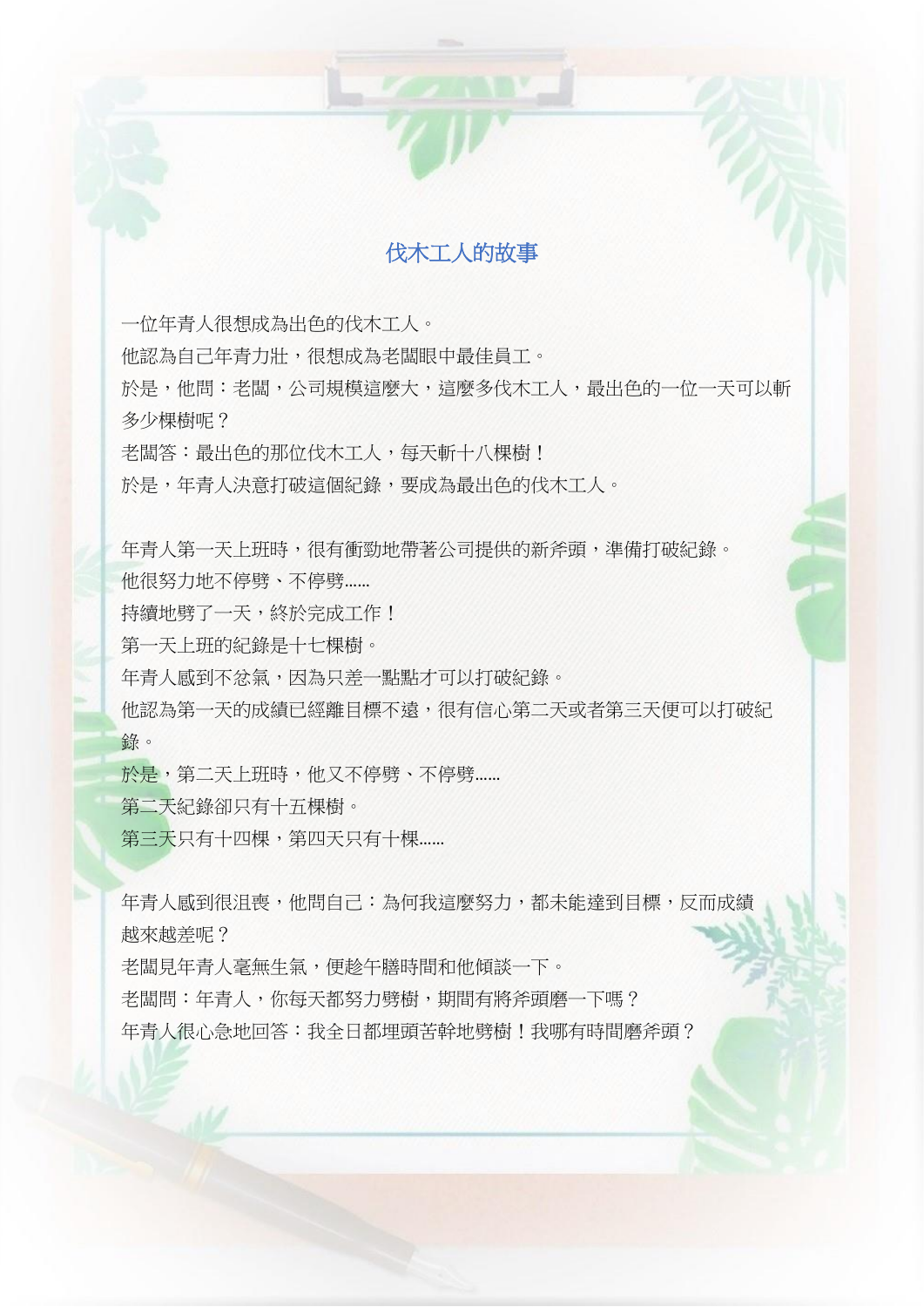老闆微笑地說:年青人,如果你想做好一件事,你就一定要有一把很鋒利的斧頭。 如果你做事的時候,只顧劈樹,而忽略斧頭越劈越鈍。沒有鋒利的斧頭,又如何破 紀錄呢?年青力壯是你的優勢、有清晰目標是你的好處,但你亦需要一把鋒利的斧 頭,幫你達成目標!

年青人聽過老闆的一番話,他明白縱然自己年青力壯、有幹勁、目標清晰,亦需要 配合合宜的方法。除了合宜的方法,也要不斷地提升及裝備自己,讓自己保持競爭 力,才有機會達成目標。

第一個故事中,年青人讓我們明白要訂立目標,更要向目標踏出第一步,不要怕錯 誤和失敗,靠自己勇往直前。 但我們只是願意前行是不足的,除了努力朝著目標進發,我們亦要積極裝備自己!

新學年開始,我相信你們熱切盼望回到校園,努力學習成為一個更好的人。 在課堂、課餘時間都要不停地學習,正如我們要不斷「磨利自己的斧頭」,不斷裝備 自己。

## 希望同學謹記學校內的三幅橫額:

「每天戰勝自己」**(Win over yourself every day)**、 「成為更好的人」 **(Be a better man)** 及 「令世界變得更美」**(Make the world a better place)**。 希望大家一起訂立清晰的目標,並將自己的知識、技能 轉化成智慧,日後貢獻自己,令世界變得更好!

> 期待與大家在校園內見面! 注意身體!以最佳狀態回到校園!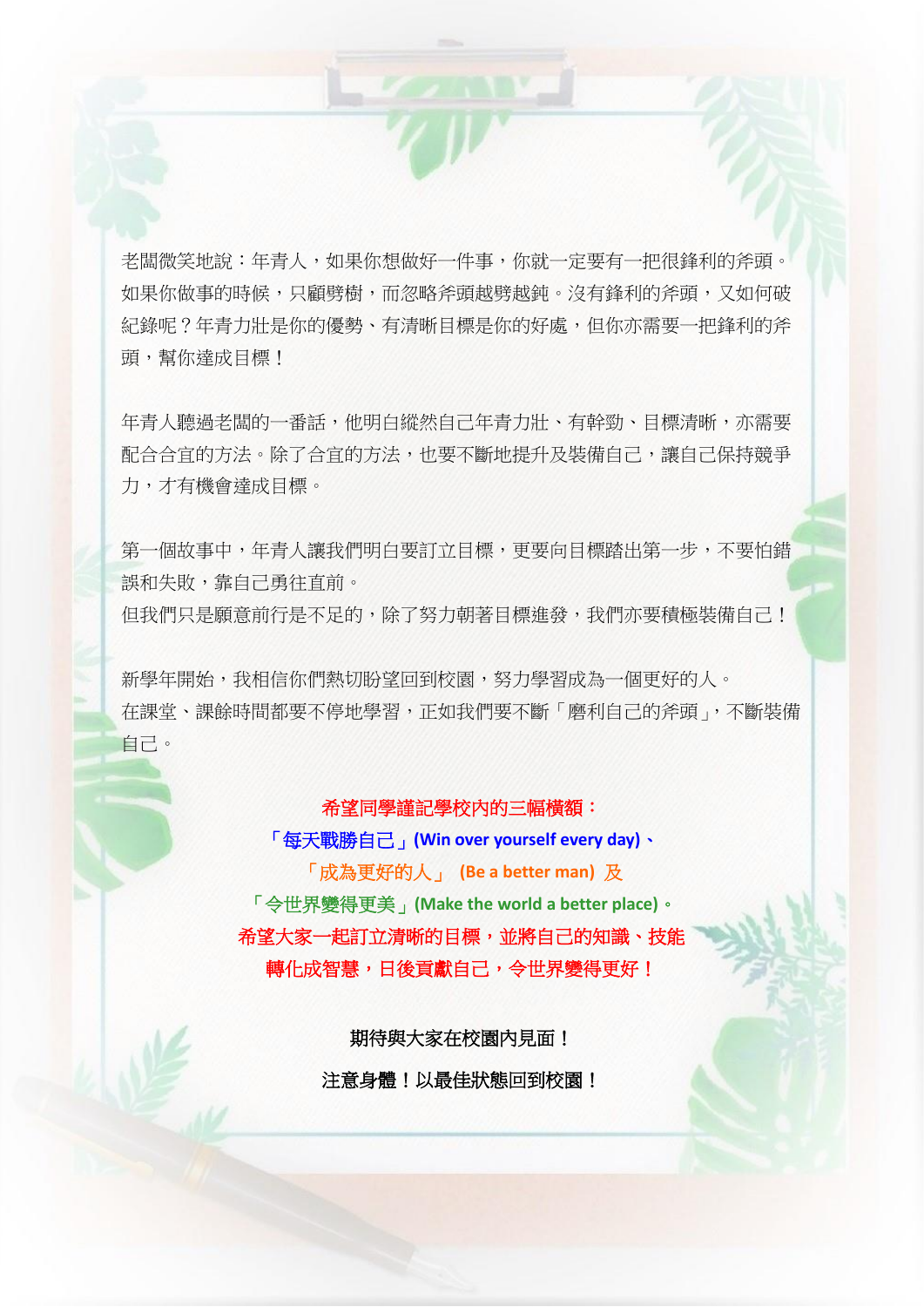## **A lumberer's story**

One young man wanted to be a good lumberer.

He thought he is young and strong, so he can be the best employee in the company. He then asked his boss, 'With so many lumberers in such a big company, how many trees

can the best lumberer do in one single day?'

The boss then answered,' The best one can chop down 18 trees a day!'

So, the young man decided to break this record so that he can be the best one in the company.

On his first day of work, the young man brought the new axe the company gave him and his passion to work in order to get himself all ready for breaking the record. So he kept chopping and chopping...

for a whole day without taking any break; finally he's done all his work.

His record for his first day was 17 trees.

The young man felt pity because it was just one step away from breaking the record. But he was then confident with that because he was almost there on the first day. He then kept chopping and chopping days by days with the records descending from 17 to 15, and then 10...

The young man was very frustrated about it, so he asked himself why he couldn't achieve his goal no matter how hard he has worked.

His boss saw how deadly the young man has become, so he went to have a little talk with the young man during the lunch time.

The boss asked, 'Do you sharpen your axe every day?'

The young man then answered, 'How could I have time to do that after a long day of work?'